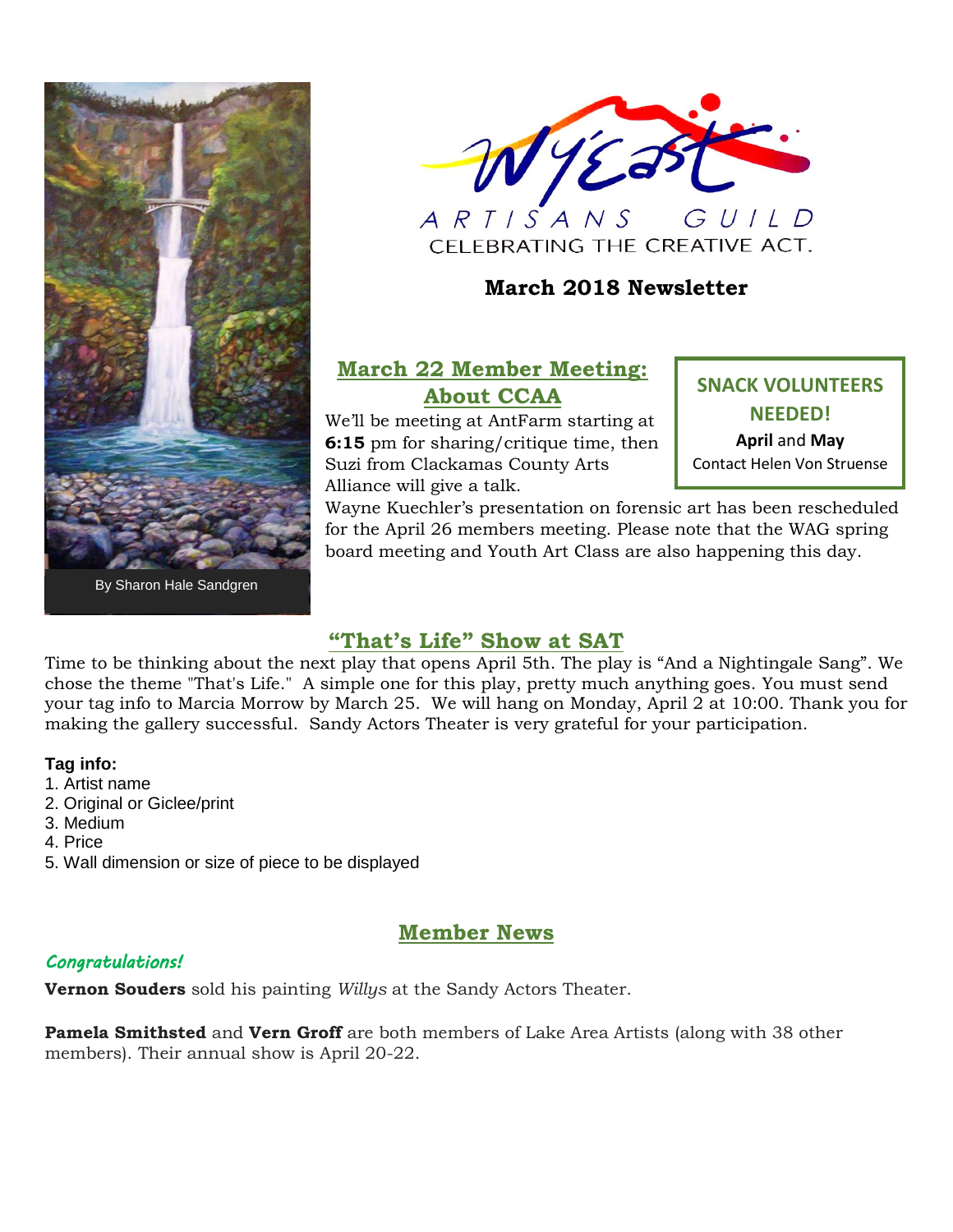# **Opportunity: Paid Art Classes at Vista Apartments**

*From Monica Smith, Children's Librarian at Sandy Public Library:* Would you and others at the Wy'East Artisan's Guild be interested in doing some art classes at Vista this summer for the Summer Reading Program? I am thinking a series of 3 classes. Our Summer Reading days at Vista this summer are Thursdays from 4 to 5. We would be able to pay you.

The dates that I'm trying to fill are: **June 21 July 5 August 9 August 16 August 23**

Contact Dawnna Pearson if you would like more info! *[Note: I do not know how many of these dates are still available.]*

#### **YOUTH ART CLASS VOLUNTEER TEACHERS WELCOME!**

Any time the calendar (see page 4) doesn't include a note about who is teaching the class, that means it's available if you'd like to teach in that medium! Contact Dawnna Pearson if interested. We have many supplies and other resources available.

## *Youth Art Class Wishlist*

\*Plastic containers with lids, all sizes and shapes \*Cardstock, colored or plain

\*Sharpies

*If interested in donating or volunteering, contact Dawnna Pearson Donations are tax-deductible*

**Featured Artists**

Thank you to Sharon Hale Sandgren for allowing me to use art from her Facebook page, *"Art by Sharon Hale Sandgren"*! You can be next! Please send me season-appropriate samples of your work in JPEG format for consideration at least two weeks in advance of the next member meeting, which is when I need to get the newsletter out. If you've got any suggestions or questions, please contact me!



*Cat and Mice by the Blue Door* by Sharon Hale Sandgren

*—Dawnna Pearson*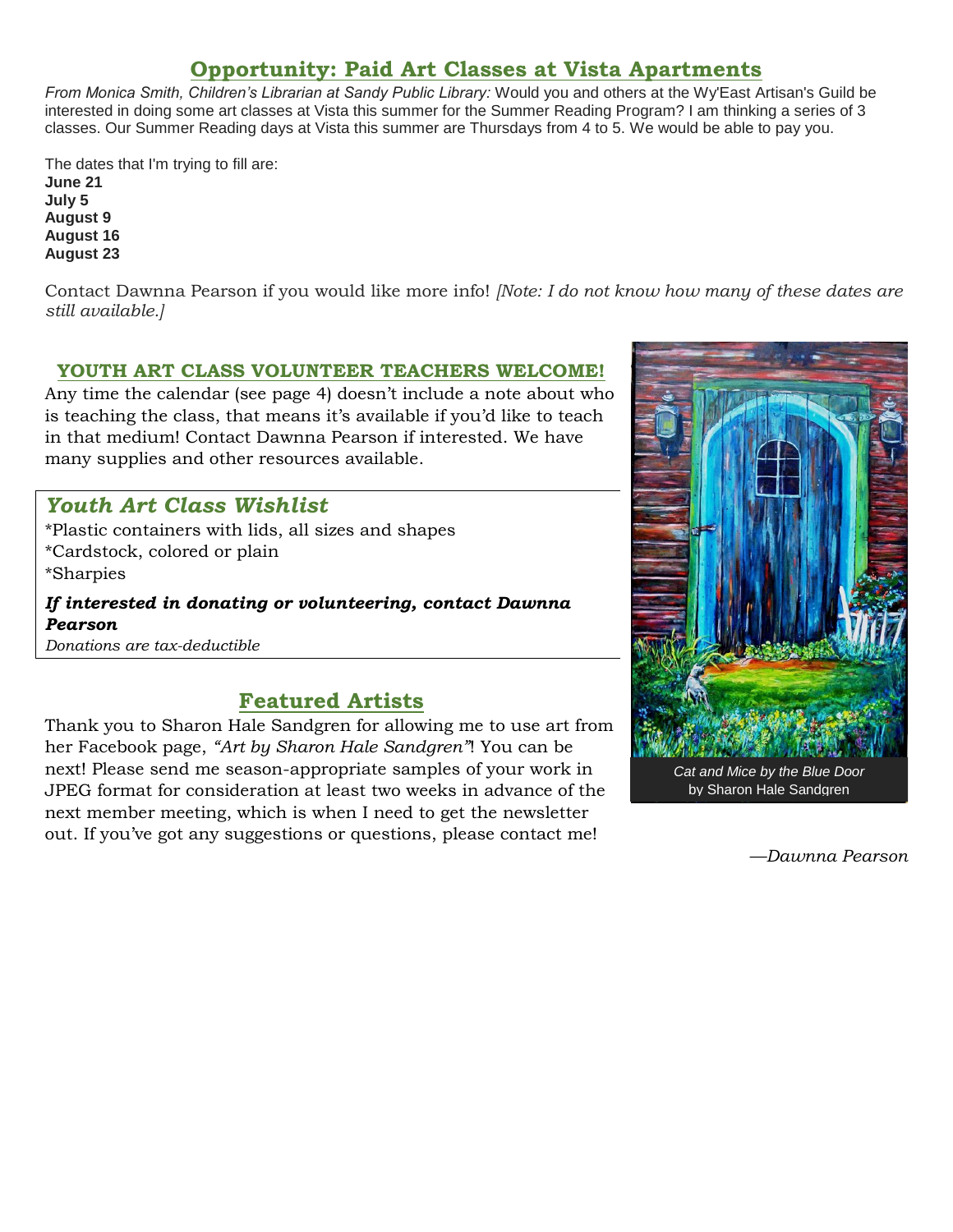# **Art Events and Resources**



#### **BOOST YOUR MARKETABILITY WITH AN ONLINE GALLERY PRESENCE!**

**JOIN OTHER ARTISTS WHO NOW HAVE ONLINE GALLERIES, AND THE BENEFITS OF SOCIAL MEDIA AND MARKETING SUPPORT THROUGH MT. HOOD ART ONLINE**

#### **BENEFITS INCLUDE**

ONLINE GALLERY WEEKLY TIPS & INFO SOCIAL MEDIA MARKETING WORKSHOPS & RESOURCES EXHIBITION OPPORTUNITIES

GREETING CARD PROGRAM

WEBSITE ASSISTANCE

SPECIAL EVENTS

**NETWORKING** 

GROUP PURCHASING

MONTHLY CUSTOMER NEWSLETTERS

VIEW OUR ARTIST GALLERIES [M](http://www.mthoodartonline.com/)[T](http://www.mthoodartonline.com/)[H](http://www.mthoodartonline.com/)[OOD](http://www.mthoodartonline.com/)[A](http://www.mthoodartonline.com/)[RT](http://www.mthoodartonline.com/)[O](http://www.mthoodartonline.com/)[NLINE](http://www.mthoodartonline.com/)[.](http://www.mthoodartonline.com/)[COM](http://www.mthoodartonline.com/) CONTACT US [M](http://www.mthoodartonline/Contact-Us)[T](http://www.mthoodartonline/Contact-Us)[H](http://www.mthoodartonline/Contact-Us)[OOD](http://www.mthoodartonline/Contact-Us)[A](http://www.mthoodartonline/Contact-Us)[RT](http://www.mthoodartonline/Contact-Us)[O](http://www.mthoodartonline/Contact-Us)[NLINE](http://www.mthoodartonline/Contact-Us)[.](http://www.mthoodartonline/Contact-Us)[COM](http://www.mthoodartonline/Contact-Us)[/C](http://www.mthoodartonline/Contact-Us)[ONTACT](http://www.mthoodartonline/Contact-Us)[-U](http://www.mthoodartonline/Contact-Us)[S](http://www.mthoodartonline/Contact-Us) OR CALL CARYN TILTON 503-572-9628 [www.MtHoodArtOnline.com](http://www.mthoodartonline.com/)

#### *Frames!*

Lea Topliff has lots of frames, both new and used, and some canvases both large and small for sale.

**Oregon Society of Artists** OSA website: <https://www.oregonsocietyofartists.com/>

*Wy'East Artisans Guild* **P.O. Box 682, Sandy, OR 97055** *wyeastartisansguild@gmail.com* **[www.wyeastartisansguild.com](http://www.wyeastartisansguild.com/)**

# Lake Area Artists 2018 Art Show & Sale



April 20, 21, & 22 Fri & Sat 10am-8pm Sun 10am-5pm Artists Receptions Friday & Saturday 5pm-8pm Wine & Cheese, Artist Demonstrations Lakewood Center for the Arts, 368 S. State, Lake Oswego, OR www.LakeAreaArtists.com

#### **Wy'East Artisans Guild Officers, Board, and Committee Heads**

 $\_$  , and the set of the set of the set of the set of the set of the set of the set of the set of the set of the set of the set of the set of the set of the set of the set of the set of the set of the set of the set of th

Contact information available in your Guild roster. Email Rod Stroh, [rstroh2@frontier.com](mailto:rstroh2@frontier.com), if you can't find yours.

**President**: Jennifer Bliesner *(until June 2018)* **President Elect:** Marcia Morrow **Vice President:** *position open* **Secretary:** Dawnna Pearson **Treasurer**: Loisann Young **Board Members**: Jennifer Bliesner, Loisann Young, Marcia Morrow, Earlean Marsh, Cheryl Hooley **Meeting Programs:** Jennifer Bliesner **Hospitality:** Helen von Struense

**Website & Social Media:** Debi Vann **Art Education & Kids Outreach:** Dawnna Pearson **Newsletter:** Dawnna Pearson **Membership (Roster):** Rod Stroh **Library Theme Show:** Jennifer Bliesner **Sandy Actor's Theatre Shows:** Marcia Morrow, Earlean Marsh, Rod Stroh **Other Shows:** Jennifer Bliesner